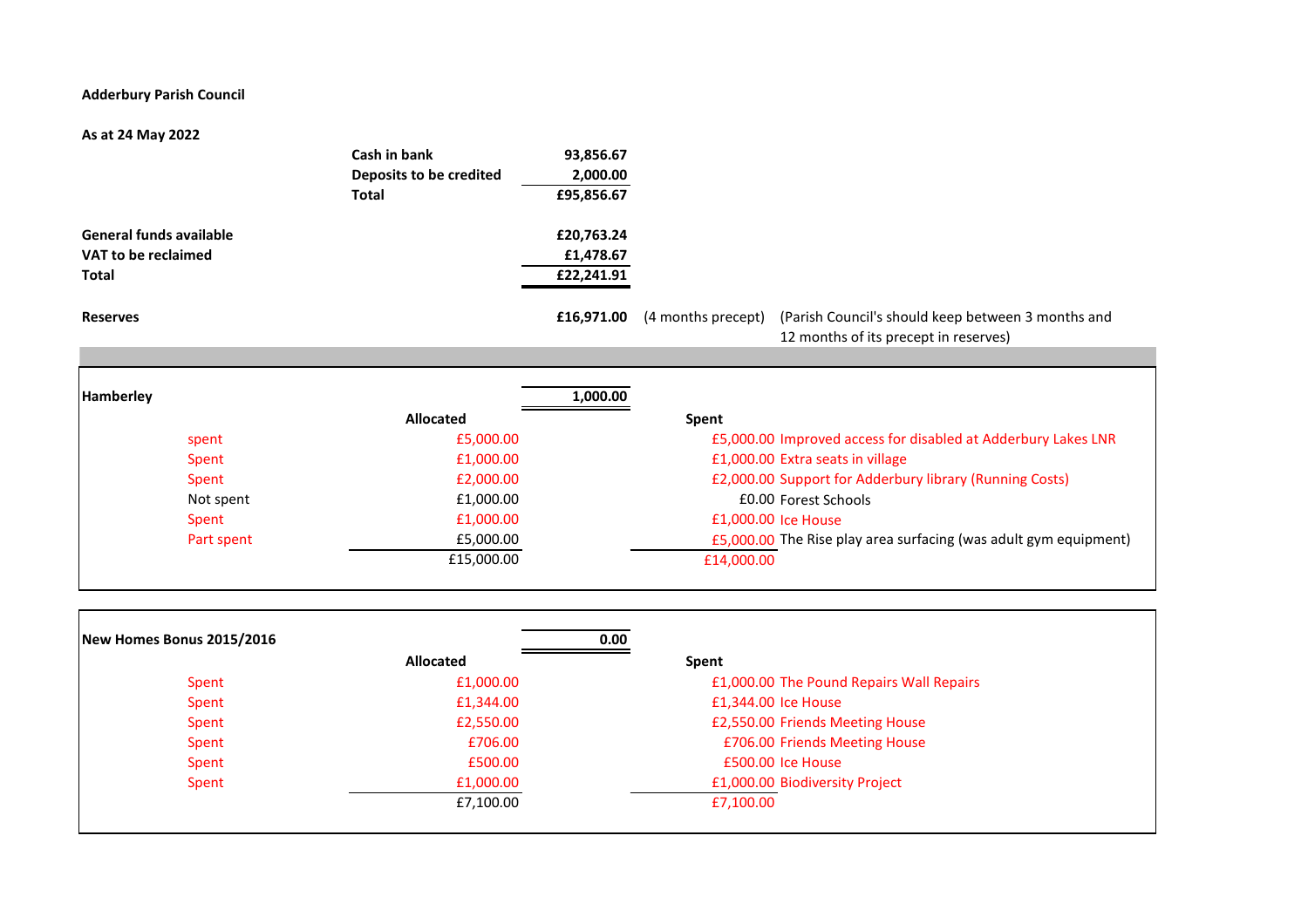| New Homes Bonus 2017/2018 |                  | 2,365.25                  |
|---------------------------|------------------|---------------------------|
|                           | <b>Allocated</b> | Spent                     |
| Spent                     | £1,000.00        | £1,000.00 FMH             |
| Spent                     | £1,689.00        | £1,689.00 FMH             |
| Spent                     | £176.00          | £176.00 Play equipment    |
| Part Spent                | £1,865.00        | £1,865.00 Ice House       |
| Spent                     | £2,370.00        | £2,370.00 FMH             |
| Spent                     | £2,365.00        | £2,365.00 FMH             |
| Not spent                 | £2,365.25        | £0.00 Milton Road Project |
|                           | £11,830.25       | £9,465.00                 |

| Lucy Plackett Playing Field Section 106 Funds (Funds to last until 2027 for maintenace at the Lucy Plackett Playing Field) |
|----------------------------------------------------------------------------------------------------------------------------|
| 40.332.14                                                                                                                  |

| £1,461.00 play equipment maintenance      |
|-------------------------------------------|
|                                           |
| £2,400.00 Grass cuting 2011/2012          |
| £2,400.00 Grass Cutting 2012/2013         |
| £1,817.00 Grass Cutting 2013/2014         |
| £1,470.00 Grass Cutting 2014/2015         |
| £3,079.00 Grass cutting 2015/2016         |
| £2,583.00 Grass cutting 2016/2017         |
| £3,964.50 Grass cutting 2017/2018         |
| £10,469.78 Grass cutting etc in 2018/2019 |
| £4,913.33 Grass cutting in 2019/2020      |
| £517.47 Wooden play equipment             |
| £3,088.00 Grass Cutting 2020/2021         |
| £436.50 Maintenance works (Nov 2020)      |
| £3,793.87 Grass cutting 2021/2022         |
| £4,106.67 Play area surfacing             |
| £1,145.74 Grass cutting 2022/2023         |
| £22.00 Gate padlock                       |
|                                           |
| £47,667.86                                |
|                                           |